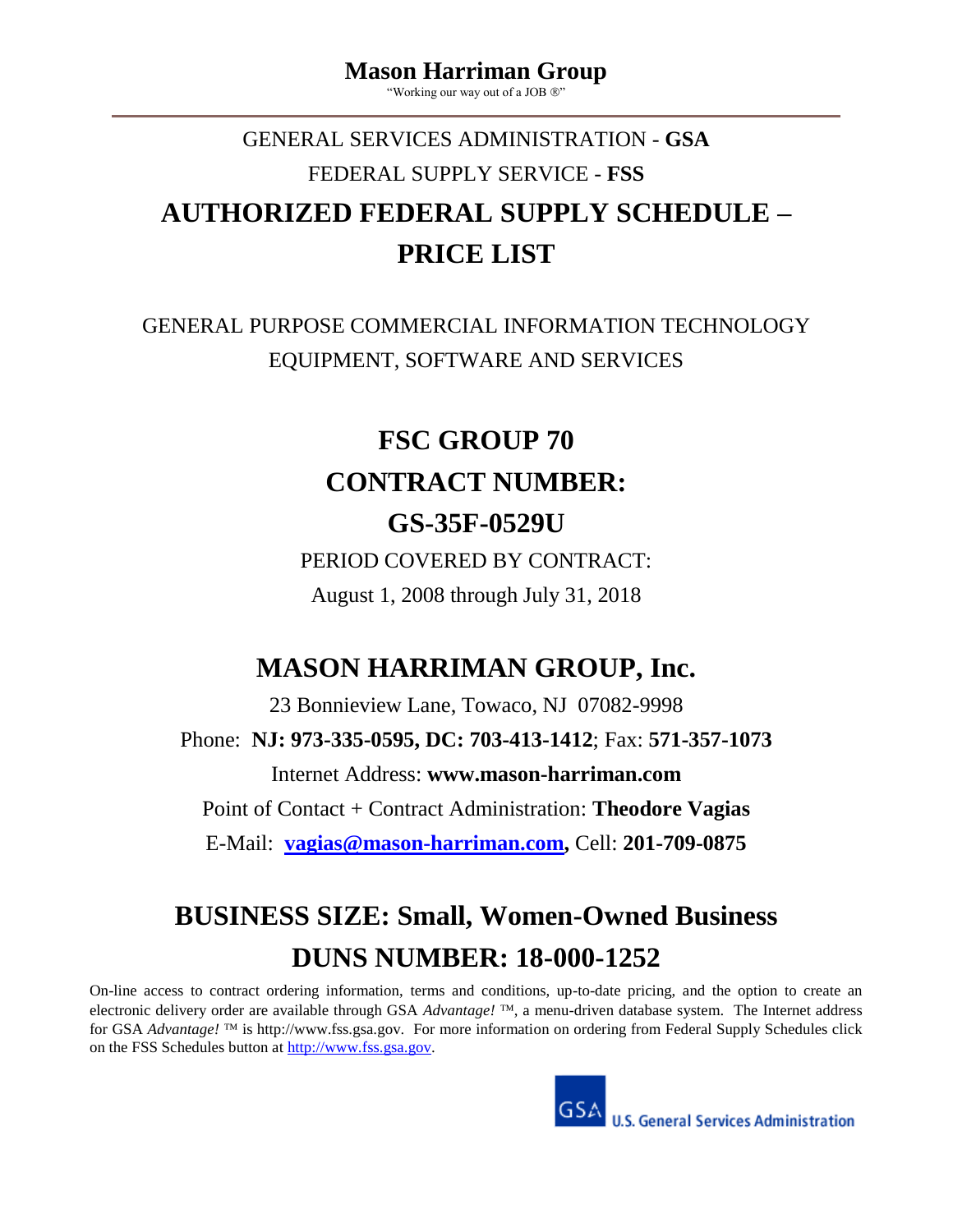"Working our way out of a JOB ®"

## **TABLE OF CONTENTS**

| INFORMATION FOR ORDERING ACTIVITIES APPLICABLE TO ALL SIN's (SPECIAL ITEM NUMBERS) 3            |
|-------------------------------------------------------------------------------------------------|
| TERMS AND CONDITIONS(SIN 132-52): APPLICABLE TO INFORMATION TECHNOLOGY (IT) ELECTRONIC COMMERCE |
| USA COMMITMENT TO PROMOTE SMALL BUSINESS PARTICIPATION PROCUREMENT                              |
| BLANKET PURCHASE AGREEMENT (BPA) BEST VALUE - FEDERAL SUPPLY SCHEDULE 14                        |
|                                                                                                 |
|                                                                                                 |
|                                                                                                 |

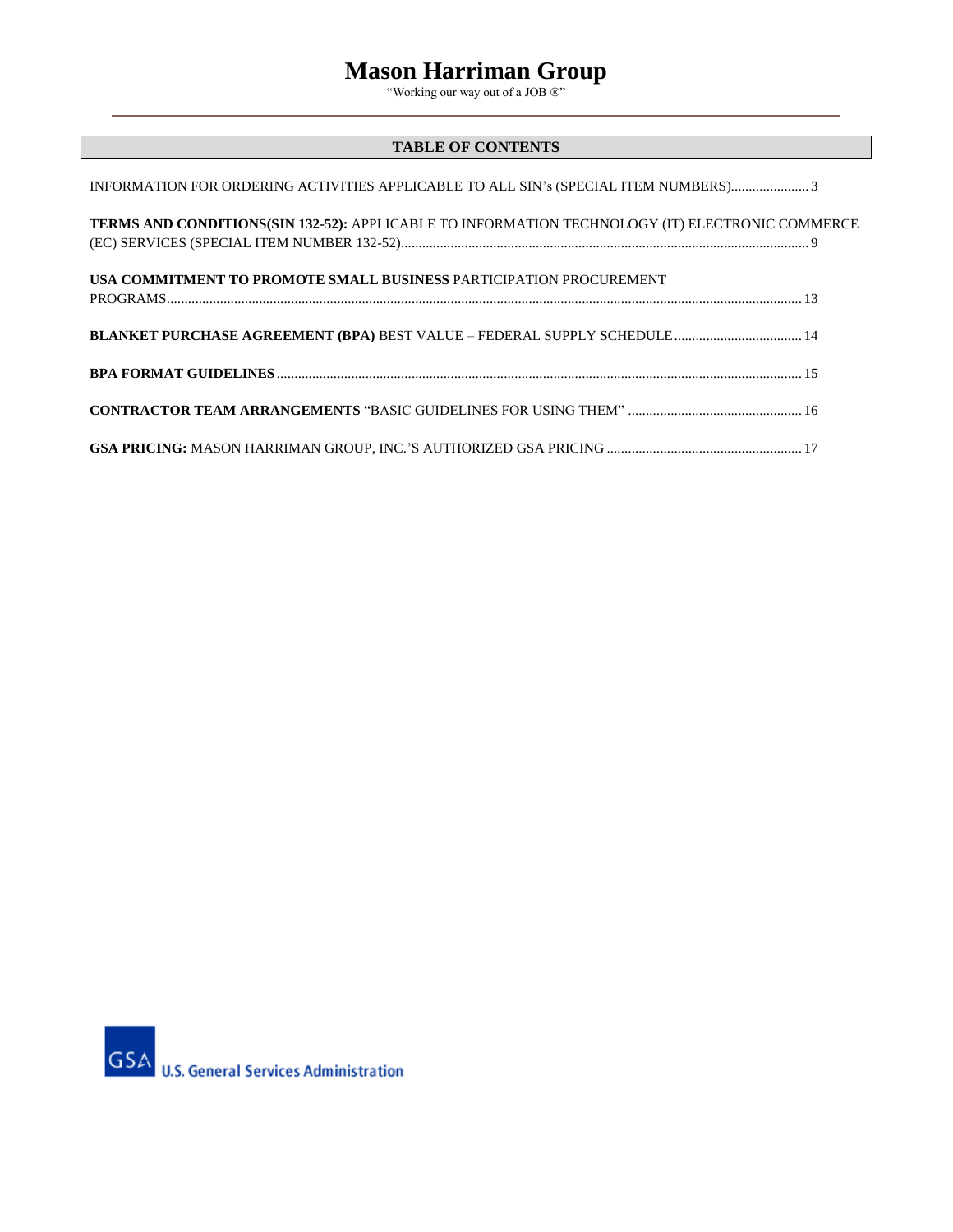"Working our way out of a JOB  $\circledR$ "

## **INFORMATION FOR ORDERING ACTIVITIES APPLICABLE TO ALL SIN's (SPECIAL ITEM NUMBERS)**

## *SPECIAL NOTICE TO AGENCIES: Small Business Participation*

*SBA strongly supports the participation of small business concerns in the Federal Acquisition Service. To enhance Small Business Participation SBA policy allows agencies to include in their procurement base and goals, the dollar value of orders expected to be placed against the Federal Supply Schedules, and to report accomplishments against these goals. For orders exceeding the micropurchase threshold, FAR 8.404 requires agencies to consider the catalogs/pricelists of at least three schedule contractors or consider reasonably available information by using the GSA Advantage!* ™on-line *shopping service (www.fss.gsa.gov). The catalogs/pricelists, GSA Advantage!* ™and the *Federal Acquisition Service Home Page (www.fss.gsa.gov) contain information on a broad array of products and services offered by small business concerns. This information should be used as a tool to assist ordering activities in meeting or exceeding established small business goals. It should also be used as a tool to assist in including small, small disadvantaged, and women-owned small businesses among those considered when selecting pricelists for a best value determination.* 

*For orders exceeding the micropurchase threshold, customers are to give preference to small business concerns when two or more items at the same delivered price will satisfy their requirement.*

## **1. GEOGRAPHIC SCOPE OF CONTRACT**

*Domestic delivery* is delivery within the 48 contiguous states, Alaska, Hawaii, Puerto Rico, Washington, DC, and U.S. Territories. Domestic delivery also includes a port or consolidation point, within the aforementioned areas, for orders received from overseas activities.

*Overseas delivery* is delivery to points outside of the 48 contiguous states, Washington, DC, Alaska, Hawaii, Puerto Rico, and U.S. Territories.

Offerors are requested to check one of the following boxes:

- [X] The Geographic Scope of Contract will be domestic and overseas delivery.
- [ ] The Geographic Scope of Contract will be overseas delivery only.
- [ ] The Geographic Scope of Contract will be domestic delivery only.

## **2. CONTRACTOR'S ORDERING ADDRESS AND PAYMENT INFORMATION**

Mason Harriman Group, Inc. 23 Bonnieview Lane Towaco, NJ 07082-9998

Contractors are required to accept credit cards for payments equal to or less than the micro-purchase threshold for oral or written delivery orders. Credit cards will be acceptable for payment above the micro-purchase threshold. In addition, bank account information for wire transfer payments will be shown on the invoice.

The following telephone number can be used by ordering activities to obtain technical and/or ordering assistance:

(973) 335-0595

## **3. LIABILITY FOR INJURY OR DAMAGE**

The Contractor shall not be liable for any injury to ordering activity personnel or damage to ordering activity property arising from the use of equipment maintained by the Contractor, unless such injury or damage is due to the fault or negligence of the Contractor.

## **4. STATICAL DATA FOR GOVERNMENT ORDERING OFFICE COMPLETION OF STANDARD FORM 279:**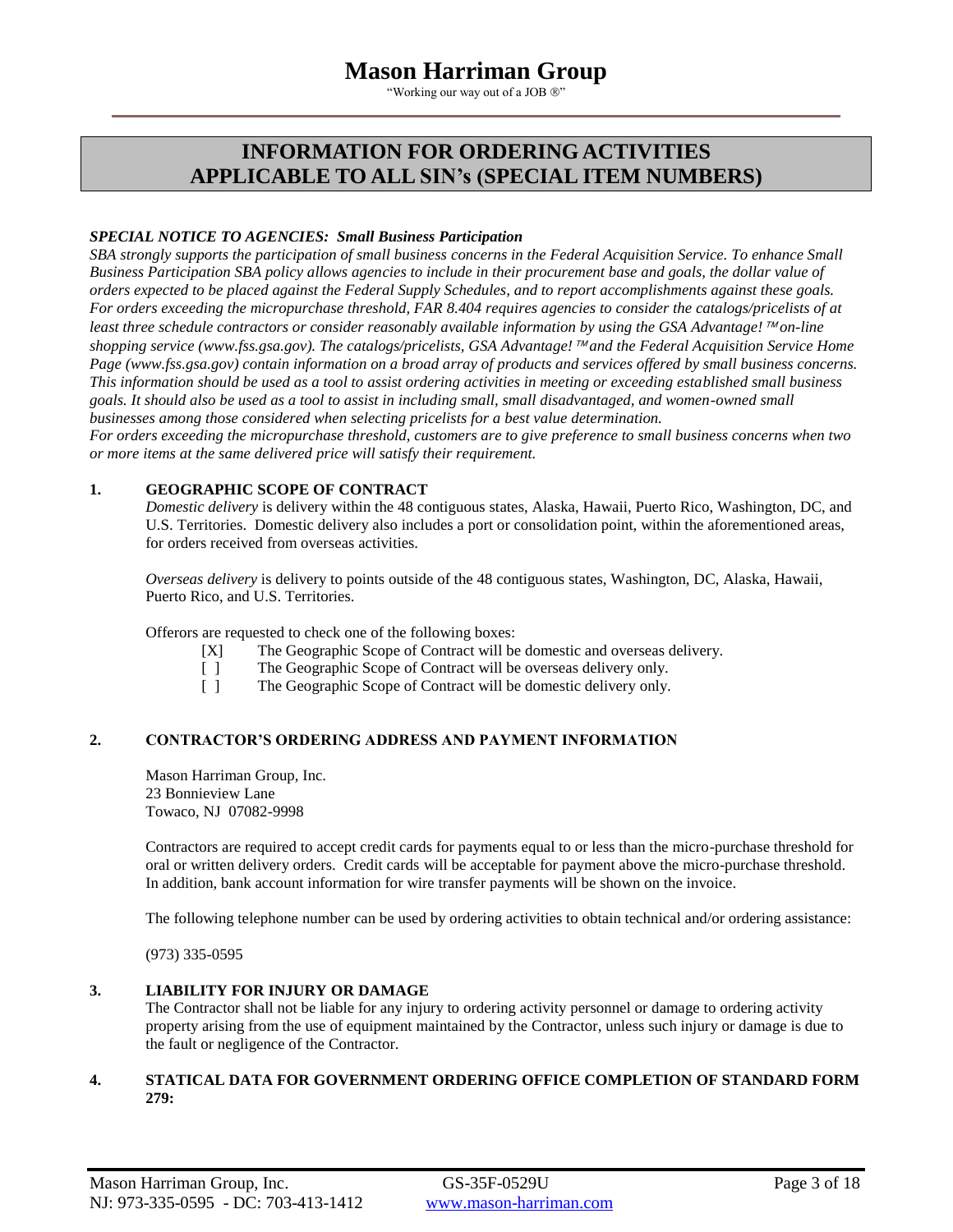"Working our way out of a JOB  $\circledR$ "

Block 9: G. Order/Modification Under Federal Schedule Block 16: Data Universal Numbering System (DUNS) Number: 18-000-1252 Block 30: Type of Contractor - B. Other Small Business Block 31: Woman-Owned Small Business - Yes

Block 36: Contractor's Taxpayer Identification Number (TIN): 01-0814874

#### 4a. CAGE Code: 3EU68

4b. Contractor **has** registered with the Central Contractor Registration (CCR) Database and System for Award Management (SAM).

## **5. FOB DESTINATION**

## **6. DELIVERY SCHEDULE**

a. TIME OF DELIVERY: The Contractor shall deliver to destination within the number of calendar days after receipt of order (ARO), as set forth below:

| <b>SPECIAL ITEM NUMBER</b> | DELIVERY TIME (Days ARO) |  |
|----------------------------|--------------------------|--|
| 132-50                     | As negotiated<br>Days    |  |
| 132-51                     | As negotiated<br>Days    |  |
| 132-52                     | As negotiated<br>Days    |  |

- b. URGENT REQUIREMENTS: When the Federal Supply Schedule contract delivery period does not meet the bona fide urgent delivery requirements of an ordering activity, ordering activities are encouraged, if time permits, to contact the Contractor for the purpose of obtaining accelerated delivery. The Contractor shall reply to the inquiry within 3 workdays after receipt. (Telephonic replies shall be confirmed by the Contractor in writing.) If the Contractor offers an accelerated delivery time acceptable to the ordering activity, any order(s) placed pursuant to the agreed upon accelerated delivery time frame shall be delivered within this shorter delivery time and in accordance with all other terms and conditions of the contract.
- **7. DISCOUNTS:** Prices shown are NET Prices; Basic Discounts have been deducted.
	- a. Prompt Payment: 0% 30 days from receipt of invoice or date of acceptance, whichever is later.
	- b. Quantity: None
	- c. Dollar Volume: None
	- d. Government Educational Institutions: Government Educational Institutions are offered the same discount as all other Government customers

## **8. TRADE AGREEMENTS ACT OF 1979, as amended**

All items are U.S. made end products, designated country end products, Caribbean Basin country end products, Canadian end products, or Mexican end products as defined in the Trade Agreements Act of 1979, as amended.

## **9. STATEMENT CONCERNING AVAILABILITY OF EXPORT PACKING**

**10. Small Requirements:** The minimum dollar value of orders to be issued is \$100.

#### **11. MAXIMUM ORDER (All dollar amounts are exclusive of any discount for prompt payment.)**

The Maximum Order value for the following Special Item Number (SIN) is \$500,000: Special Item Number 132-51 – Information Technology Professional Services

## **12. ORDERING PROCEEDURES FOR FEDERAL SUPPLY SCHEDULE CONTRACTS**

Ordering activities shall use the ordering procedures of Federal Acquisition Regulation (FAR) 8.405 when placing an order or establishing a BPA for supplies or services. These procedures apply to all schedules.

- a. FAR 8.405-1 Ordering procedures for supplies, and services not requiring a statement of work.
- b. FAR 8.405-2 Ordering procedures for services requiring a statement of work.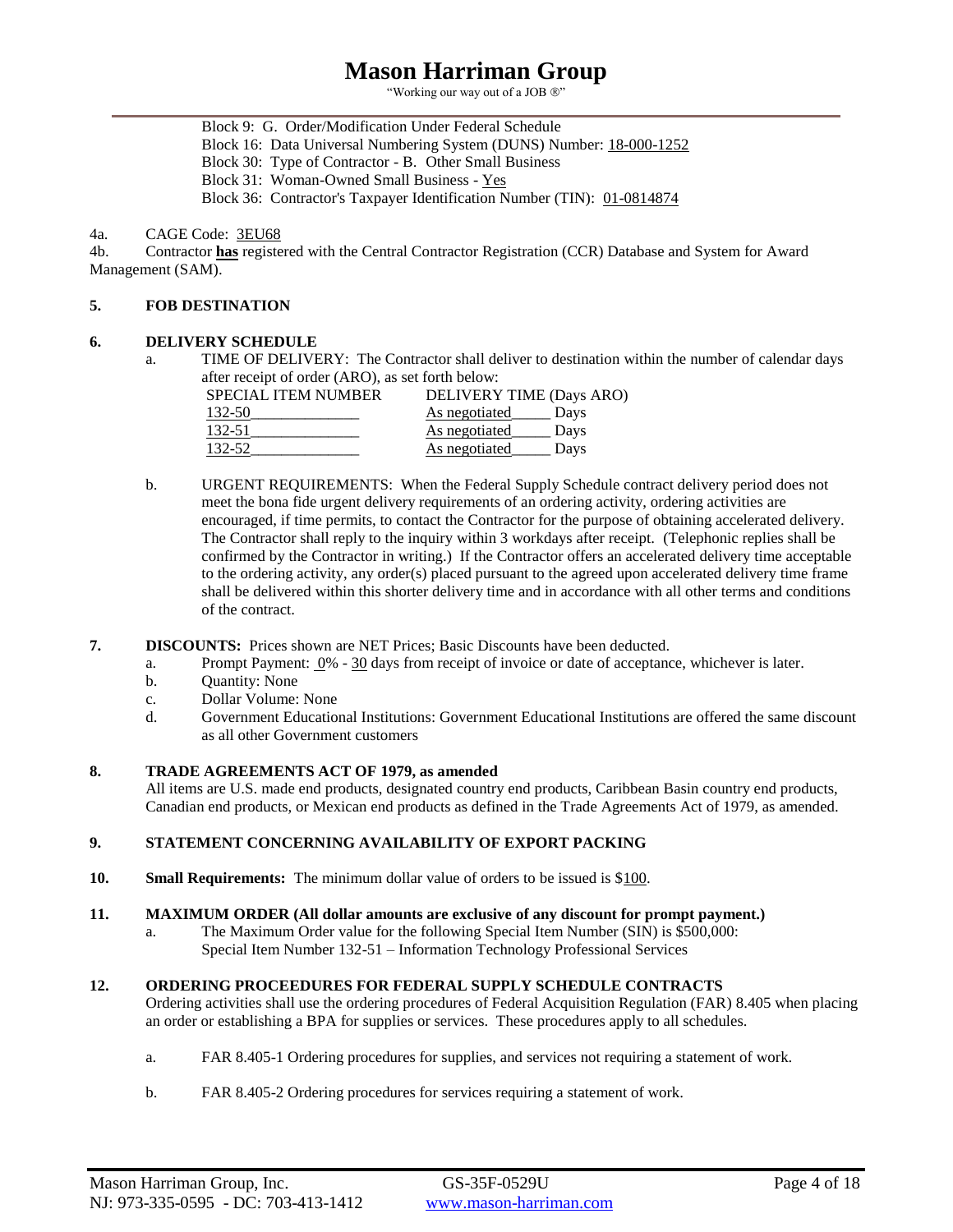"Working our way out of a JOB ®"

## **13. FEDERAL INFORMATION TECHNOLOGY/TELECOMMUNICATION STANDARDS REQUIREMENTS**

Ordering activities acquiring products from this Schedule must comply with the provisions of the Federal Standards Program, as appropriate (reference: NIST Federal Standards Index). Inquiries to determine whether or not specific products listed herein comply with Federal Information Processing Standards (FIPS) or Federal Telecommunication Standards (FED-STDS), which are cited by ordering activities, shall be responded to promptly by the Contractor.

## **13.1 FEDERAL INFORMATION PROCESSING STANDARDS PUBLICATIONS (FIPS PUBS)**

Information Technology products under this Schedule that do not conform to Federal Information Processing Standards (FIPS) should not be acquired unless a waiver has been granted in accordance with the applicable "FIPS Publication." Federal Information Processing Standards Publications (FIPS PUBS) are issued by the U.S. Department of Commerce, National Institute of Standards and Technology (NIST), pursuant to National Security Act. Information concerning their availability and applicability should be obtained from the National Technical Information Service (NTIS), 5285 Port Royal Road, Springfield, Virginia 22161. FIPS PUBS include voluntary standards when these are adopted for Federal use. Individual orders for FIPS PUBS should be referred to the NTIS Sales Office, and orders for subscription service should be referred to the NTIS Subscription Officer, both at the above address, or telephone number (703) 487-4650.

## **13.2 FEDERAL TELECOMMUNICATION STANDARDS (FED-STDS)**

Telecommunication products under this Schedule that do not conform to Federal Telecommunication Standards (FED-STDS) should not be acquired unless a waiver has been granted in accordance with the applicable "FED-STD." Federal Telecommunication Standards are issued by the U.S. Department of Commerce, National Institute of Standards and Technology (NIST), pursuant to National Security Act. Ordering information and information concerning the availability of FED-STDS should be obtained from the GSA, Federal Acquisition Service, Specification Section, 470 East L'Enfant Plaza, Suite 8100, SW, Washington, DC 20407, telephone number (202)619-8925. Please include a self-addressed mailing label when requesting information by mail. Information concerning their applicability can be obtained by writing or calling the U.S. Department of Commerce, National Institute of Standards and Technology, Gaithersburg, MD 20899, telephone number (301)975-2833.

## **14. CONTRACTOR TASKS / SPECIAL REQUIREMENTS (C-FSS-370) (NOV 2001)**

- (a) Security Clearances: The Contractor may be required to obtain/possess varying levels of security clearances in the performance of orders issued under this contract. All costs associated with obtaining/possessing such security clearances should be factored into the price offered under the Multiple Award Schedule.
- (b) Travel: The Contractor may be required to travel in performance of orders issued under this contract. Allowable travel and per diem charges are governed by Pub .L. 99-234 and FAR Part 31, and are reimbursable by the ordering agency or can be priced as a fixed price item on orders placed under the Multiple Award Schedule. The Industrial Funding Fee does NOT apply to travel and per diem charges. NOTE: Refer to FAR Part 31.205-46 Travel Costs, for allowable costs that pertain to official company business travel in regards to this contract.
- (c) Certifications, Licenses and Accreditations: As a commercial practice, the Contractor may be required to obtain/possess any variety of certifications, licenses and accreditations for specific FSC/service code classifications offered. All costs associated with obtaining/ possessing such certifications, licenses and accreditations should be factored into the price offered under the Multiple Award Schedule program.
- (d) Insurance: As a commercial practice, the Contractor may be required to obtain/possess insurance coverage for specific FSC/service code classifications offered. All costs associated with obtaining/possessing such insurance should be factored into the price offered under the Multiple Award Schedule program.
- (e) Personnel: The Contractor may be required to provide key personnel, resumes or skill category descriptions in the performance of orders issued under this contract. Ordering activities may require agency approval of additions or replacements to key personnel.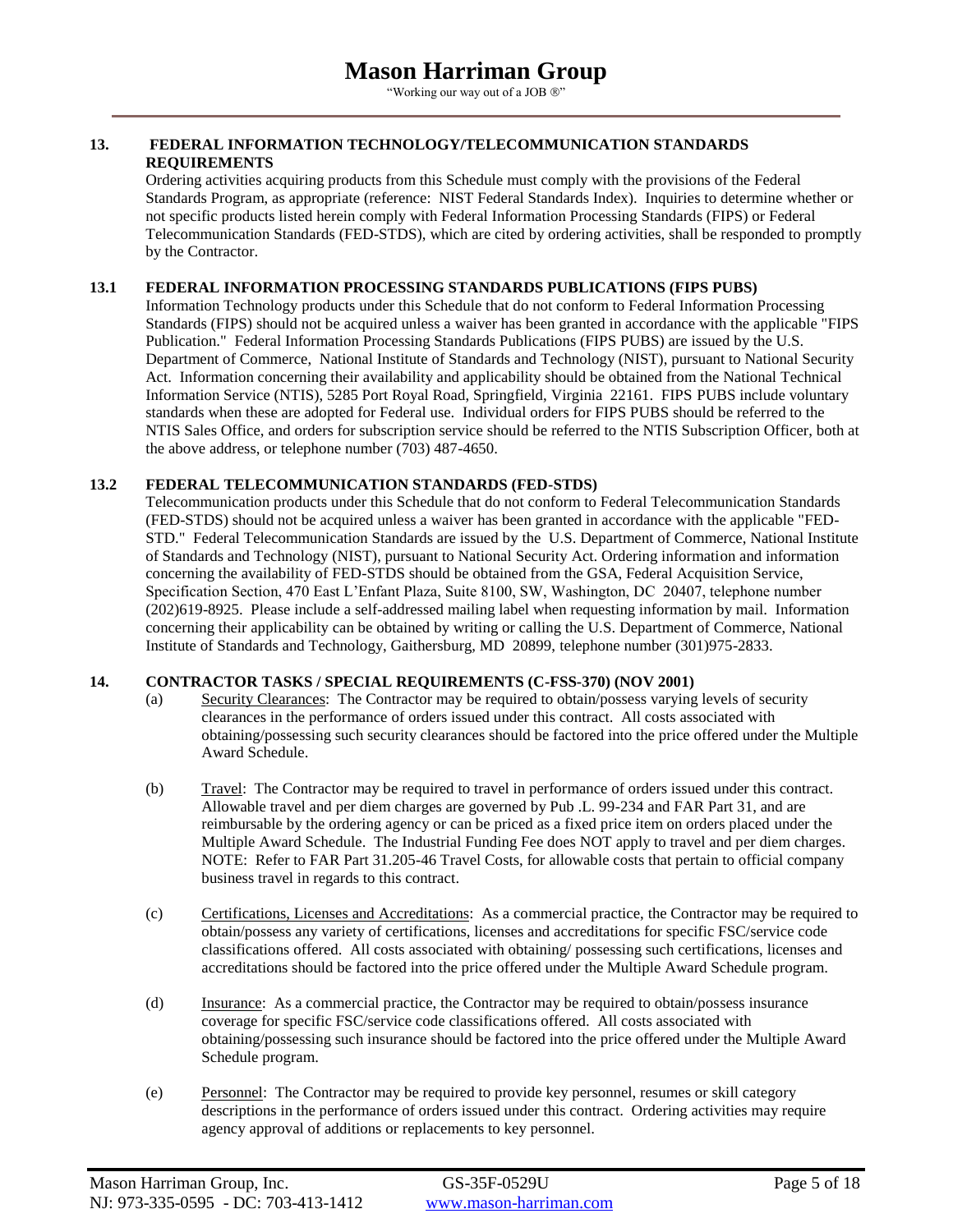"Working our way out of a JOB  $\circledR$ "

- (f) Organizational Conflicts of Interest: Where there may be an organizational conflict of interest as determined by the ordering agency, the Contractor's participation in such order may be restricted in accordance with FAR Part 9.5.
- (g) Documentation/Standards: The Contractor may be requested to provide products or services in accordance with rules, regulations, OMB orders, standards and documentation as specified by the agency's order.
- (h) Data/Deliverable Requirements: Any required data/deliverables at the ordering level will be as specified or negotiated in the agency's order.
- (i) Government-Furnished Property: As specified by the agency's order, the Government may provide property, equipment, materials or resources as necessary.
- (j) Availability of Funds: Many Government agencies' operating funds are appropriated for a specific fiscal year. Funds may not be presently available for any orders placed under the contract or any option year. The Government's obligation on orders placed under this contract is contingent upon the availability of appropriated funds from which payment for ordering purposes can be made. No legal liability on the part of the Government for any payment may arise until funds are available to the ordering Contracting Officer.

## **15. CONTRACT ADMINISTRATION FOR ORDERING ACTIVITIES**

Any ordering activity, with respect to any one or more delivery orders placed by it under this contract, may exercise the same rights of termination as might the GSA Contracting Officer under provisions of FAR 52.212-4, paragraphs (l) Termination for the ordering activity's convenience, and (m) Termination for Cause (See C.1.)

#### **16. GSA ADVANTAGE!**

GSA Advantage! is an on-line, interactive electronic information and ordering system that provides on-line access to vendors' schedule prices with ordering information. GSA Advantage! will allow the user to perform various searches across all contracts including, but not limited to:

- (1) Manufacturer;
- (2) Manufacturer's Part Number; and
- (3) Product categories.

Agencies can browse GSA Advantage! by accessing the Internet World Wide Web utilizing a browser (ex.: NetScape). The Internet address is http://www.fss.gsa.gov/.

## **17. PURCHASE OF OPEN MARKET ITEMS**

NOTE: Open Market Items are also known as incidental items, noncontract items, non-Schedule items, and items not on a Federal Supply Schedule contract. ODCs (Other Direct Costs) are not part of this contract and should be treated as open market purchases. Ordering Activities procuring open market items must follow FAR 8.402(f). For administrative convenience, an ordering activity contracting officer may add items not on the Federal Supply Multiple Award Schedule (MAS) -- referred to as open market items -- to a Federal Supply Schedule blanket purchase agreement (BPA) or an individual task or delivery order, **only if**-

- (1) All applicable acquisition regulations pertaining to the purchase of the items not on the Federal Supply Schedule have been followed (e.g., publicizing (Part 5), competition requirements (Part 6), acquisition of commercial items (Part 12), contracting methods (Parts 13, 14, and 15), and small business programs (Part 19));
- (2) The ordering activity contracting officer has determined the price for the items not on the Federal Supply Schedule is fair and reasonable;
- (3) The items are clearly labeled on the order as items not on the Federal Supply Schedule; and
- (4) All clauses applicable to items not on the Federal Supply Schedule are included in the order.

## **18. CONTRACTOR COMMITMENTS, WARRANTIES AND REPRESENTATIONS**

- a. For the purpose of this contract, commitments, warranties and representations include, in addition to those agreed to for the entire schedule contract:
	- (1) Time of delivery/installation quotations for individual orders;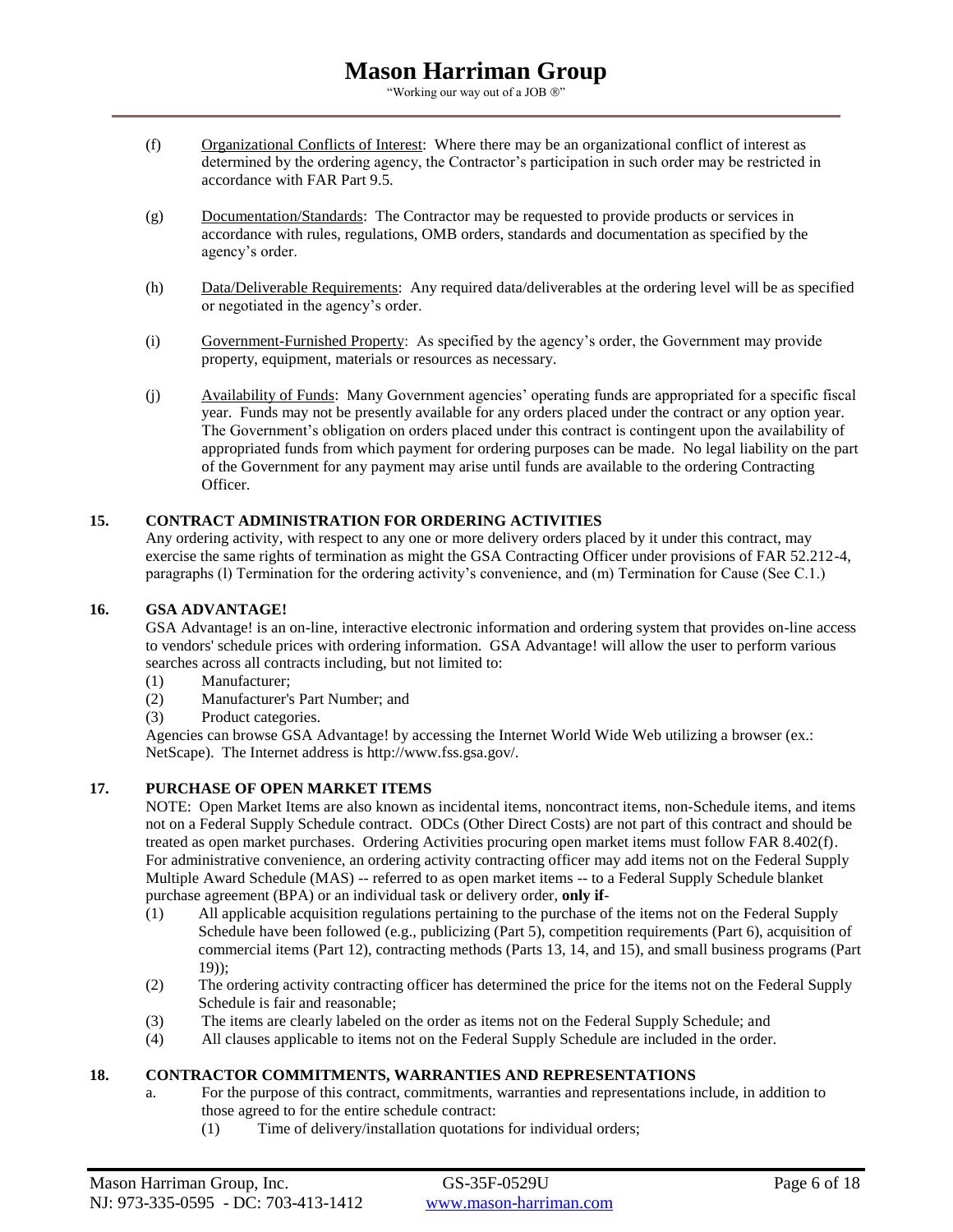"Working our way out of a JOB  $\circledR$ "

- (2) Technical representations and/or warranties of products concerning performance, total system performance and/or configuration, physical, design and/or functional characteristics and capabilities of a product/equipment/ service/software package submitted in response to requirements which result in orders under this schedule contract.
- (3) Any representations and/or warranties concerning the products made in any literature, description, drawings and/or specifications furnished by the Contractor.
- b. The above is not intended to encompass items not currently covered by the GSA Schedule contract.

## **19. OVERSEAS ACTIVITIES**

The terms and conditions of this contract shall apply to all orders for installation, maintenance and repair of equipment in areas listed in the pricelist outside the 48 contiguous states and the District of Columbia, except as indicated below:

## None

Upon request of the Contractor, the ordering activity may provide the Contractor with logistics support, as available, in accordance with all applicable ordering activity regulations. Such ordering activity support will be provided on a reimbursable basis, and will only be provided to the Contractor's technical personnel whose services are exclusively required for the fulfillment of the terms and conditions of this contract.

## **20. BLANKET PURCHASE AGREEMENTS (BPAs)**

The use of BPAs under any schedule contract to fill repetitive needs for supplies or services is allowable. BPAs may be established with one or more schedule contractors. The number of BPAs to be established is within the discretion of the ordering activity establishing the BPA and should be based on a strategy that is expected to maximize the effectiveness of the BPA(s). Ordering activities shall follow FAR 8.405-3 when creating and implementing BPA(s).

## **21. CONTRACTOR TEAM ARRANGEMENTS**

Contractors participating in contractor team arrangements must abide by all terms and conditions of their respective contracts. This includes compliance with Clauses 552.238-74, Industrial Funding Fee and Sales Reporting, i.e., each contractor (team member) must report sales and remit the IFF for all products and services provided under its individual contract.

## **22. INSTALLATION, DEINSTALLATION, REINSTALLATION**

The Davis-Bacon Act (40 U.S.C. 276a-276a-7) provides that contracts in excess of \$2,000 to which the United States or the District of Columbia is a party for construction, alteration, or repair (including painting and decorating) of public buildings or public works with the United States, shall contain a clause that no laborer or mechanic employed directly upon the site of the work shall received less than the prevailing wage rates as determined by the Secretary of Labor. The requirements of the Davis-Bacon Act do not apply if the construction work is incidental to the furnishing of supplies, equipment, or services. For example, the requirements do not apply to simple installation or alteration of a public building or public work that is incidental to furnishing supplies or equipment under a supply contract. However, if the construction, alteration or repair is segregable and exceeds \$2,000, then the requirements of the Davis-Bacon Act applies.

The ordering activity issuing the task order against this contract will be responsible for proper administration and enforcement of the Federal labor standards covered by the Davis-Bacon Act. The proper Davis-Bacon wage determination will be issued by the ordering activity at the time a request for quotations is made for applicable construction classified installation, deinstallation, and reinstallation services under SIN 132-8.

## **23. SECTION 508 COMPLIANCE.**

If applicable, Section 508 compliance information on the supplies and services in this contract are available in Electronic and Information Technology (EIT) at the following: www.mason-harriman.com

The EIT standard can be found at: [www.Section508.gov/.](http://www.section508.gov/)

## **24. PRIME CONTRACTOR ORDERING FROM FEDERAL SUPPLY SCHEDULES**

Prime Contractors (on cost reimbursement contracts) placing orders under Federal Supply Schedules, on behalf of an ordering activity, shall follow the terms of the applicable schedule and authorization and include with each order –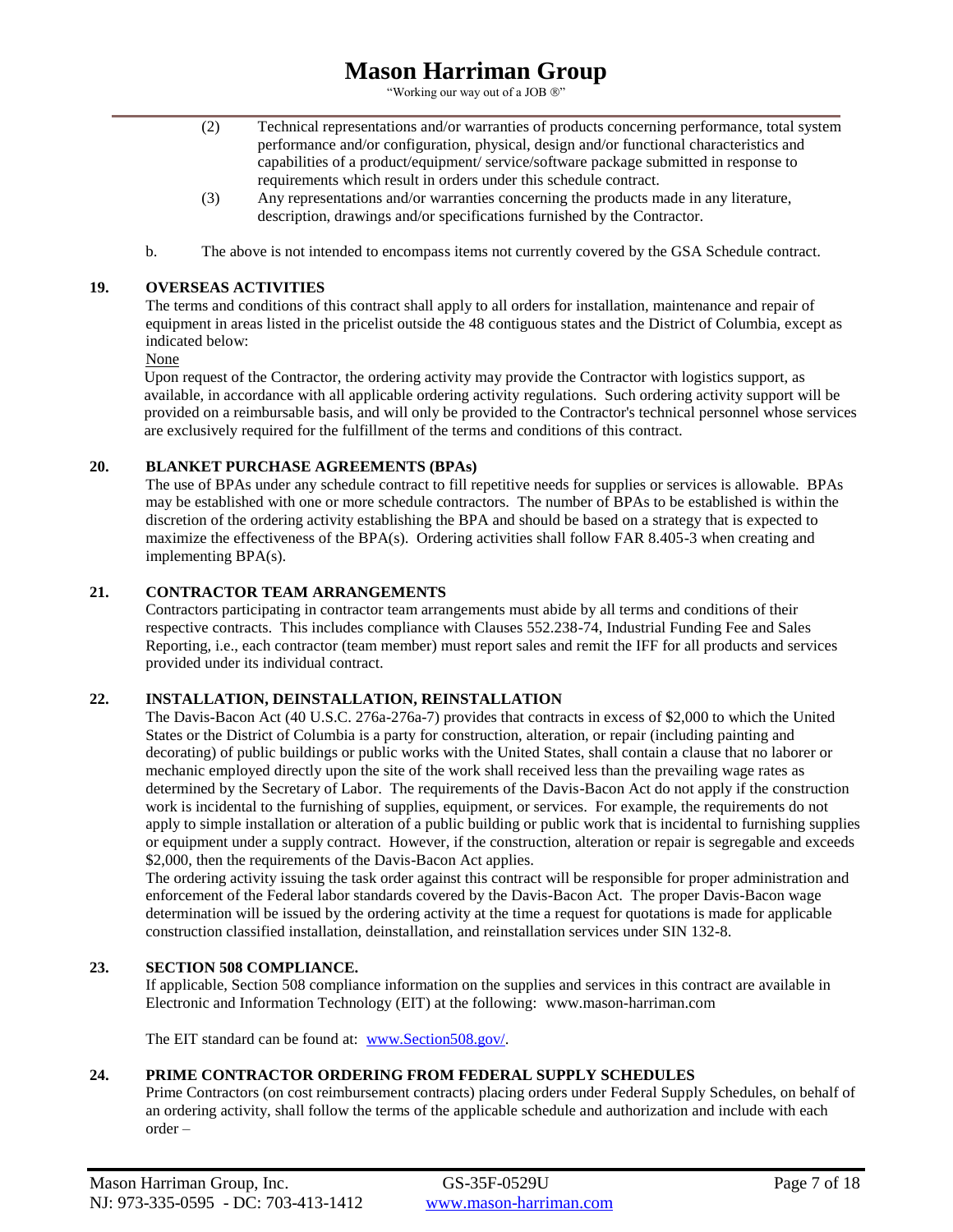"Working our way out of a JOB  $\mathbb{Q}$ "

- (a) A copy of the authorization from the ordering activity with whom the contractor has the prime contract (unless a copy was previously furnished to the Federal Supply Schedule contractor); and
- (b) The following statement: This order is placed under written authorization from dated like the event of any inconsistency between the terms and conditions of this order and those of your Federal Supply Schedule contract, the latter will govern.

## **25. INSURANCE—WORK ON A GOVERNMENT INSTALLATION (JAN 1997)(FAR 52.228-5)**

- (a) The Contractor shall, at its own expense, provide and maintain during the entire performance of this contract, at least the kinds and minimum amounts of insurance required in the Schedule or elsewhere in the contract.
- (b) Before commencing work under this contract, the Contractor shall notify the Contracting Officer in writing that the required insurance has been obtained. The policies evidencing required insurance shall contain an endorsement to the effect that any cancellation or any material change adversely affecting the Government's interest shall not be effective—
	- (1) For such period as the laws of the State in which this contract is to be performed prescribe; or
	- (2) Until 30 days after the insurer or the Contractor gives written notice to the Contracting Officer, whichever period is longer.
- (c) The Contractor shall insert the substance of this clause, including this paragraph (c), in subcontracts under this contract that require work on a Government installation and shall require subcontractors to provide and maintain the insurance required in the Schedule or elsewhere in the contract. The Contractor shall maintain a copy of all subcontractors' proofs of required insurance, and shall make copies available to the Contracting Officer upon request.

#### **26. SOFTWARE INTEROPERABILITY**

Offerors are encouraged to identify within their software items any component interfaces that support open standard interoperability. An item's interface may be identified as interoperable on the basis of participation in a Government agency-sponsored program or in an independent organization program. Interfaces may be identified by reference to an interface registered in the component registry located at [http://www.core.gov.](http://www.core.gov/)

## **27. ADVANCE PAYMENTS**

A payment under this contract to provide a service or deliver an article for the United States Government may not be more than the value of the service already provided or the article already delivered. Advance or pre-payment is not authorized or allowed under this contract. (31 U.S.C. 3324)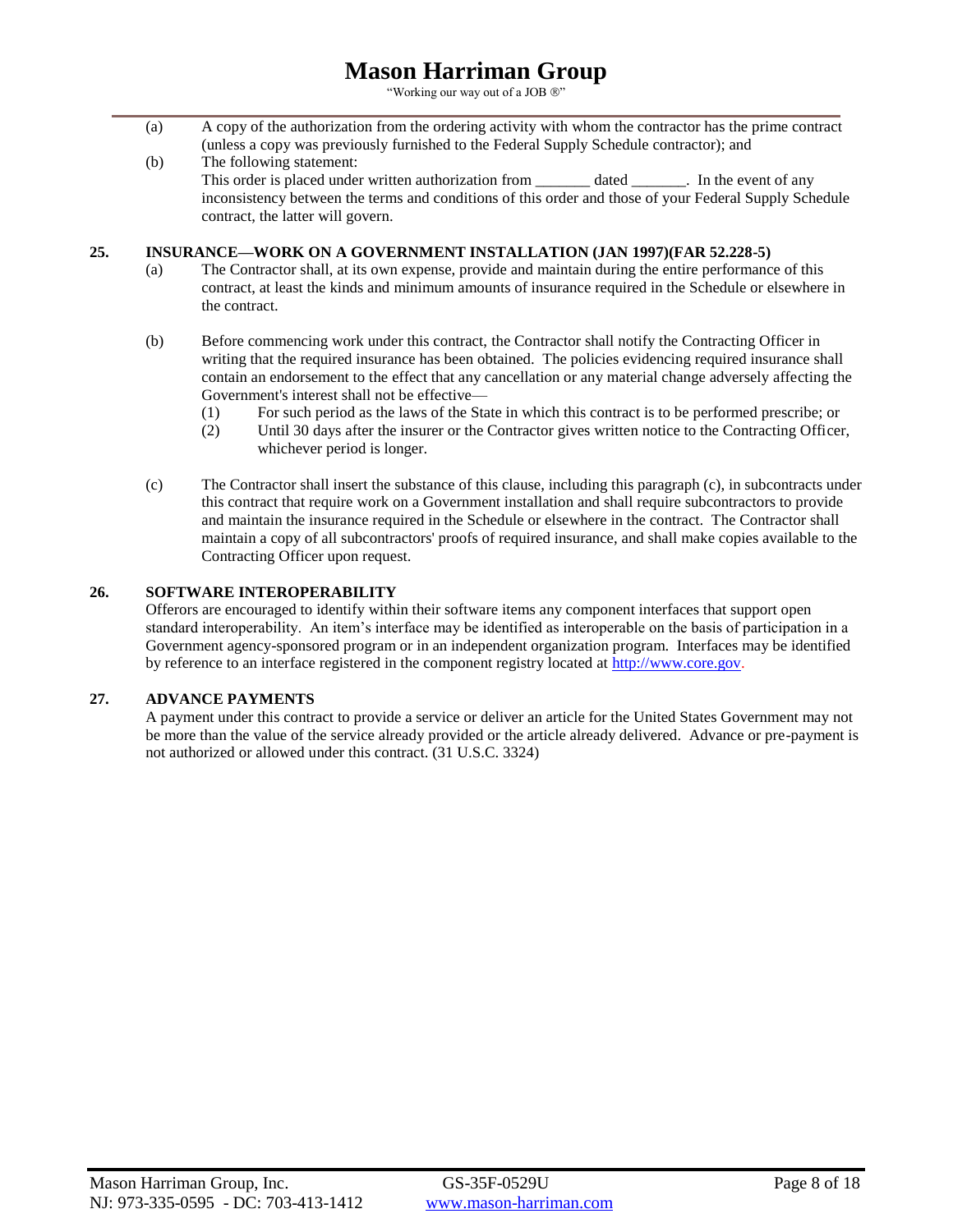"Working our way out of a JOB ®"

# **TERMS AND CONDITIONS (SIN 132-51):**

## APPLICABLE TO INFORMATION TECHNOLOGY PROFESSIONAL SERVICES (SPECIAL ITEM NUMBER 132-51)

## **1. SCOPE**

a. The prices, terms and conditions stated under Special Item Number 132-51 Information Technology Professional Services apply exclusively to IT Professional Services within the scope of this Information Technology Schedule.

b. The Contractor shall provide services at the Contractor's facility and/or at the ordering activity location, as agreed to by the Contractor and the ordering activity.

## **2. PERFORMANCE INCENTIVES I-FSS-60 Performance Incentives (April 2000)**

a. Performance incentives may be agreed upon between the Contractor and the ordering activity on individual fixed price orders or Blanket Purchase Agreements under this contract.

b. The ordering activity must establish a maximum performance incentive price for these services and/or total solutions on individual orders or Blanket Purchase Agreements.

c. Incentives should be designed to relate results achieved by the contractor to specified targets. To the maximum extent practicable, ordering activities shall consider establishing incentives where performance is critical to the ordering activity's mission and incentives are likely to motivate the contractor. Incentives shall be based on objectively measurable tasks.

## **3. ORDER**

a. Agencies may use written orders, EDI orders, blanket purchase agreements, individual purchase orders, or task orders for ordering services under this contract. Blanket Purchase Agreements shall not extend beyond the end of the contract period; all services and delivery shall be made and the contract terms and conditions shall continue in effect until the completion of the order. Orders for tasks which extend beyond the fiscal year for which funds are available shall include FAR 52.232-19 (Deviation – May 2003) Availability of Funds for the Next Fiscal Year. The purchase order shall specify the availability of funds and the period for which funds are available.

b. All task orders are subject to the terms and conditions of the contract. In the event of conflict between a task order and the contract, the contract will take precedence.

## **4. PERFORMANCE OF SERVICES**

a. The Contractor shall commence performance of services on the date agreed to by the Contractor and the ordering activity.

b. The Contractor agrees to render services only during normal working hours, unless otherwise agreed to by the Contractor and the ordering activity.

c. The ordering activity should include the criteria for satisfactory completion for each task in the Statement of Work or Delivery Order. Services shall be completed in a good and workmanlike manner.

d. Any Contractor travel required in the performance of IT Services must comply with the Federal Travel Regulation or Joint Travel Regulations, as applicable, in effect on the date(s) the travel is performed. Established Federal Government per diem rates will apply to all Contractor travel. Contractors cannot use GSA city pair contracts.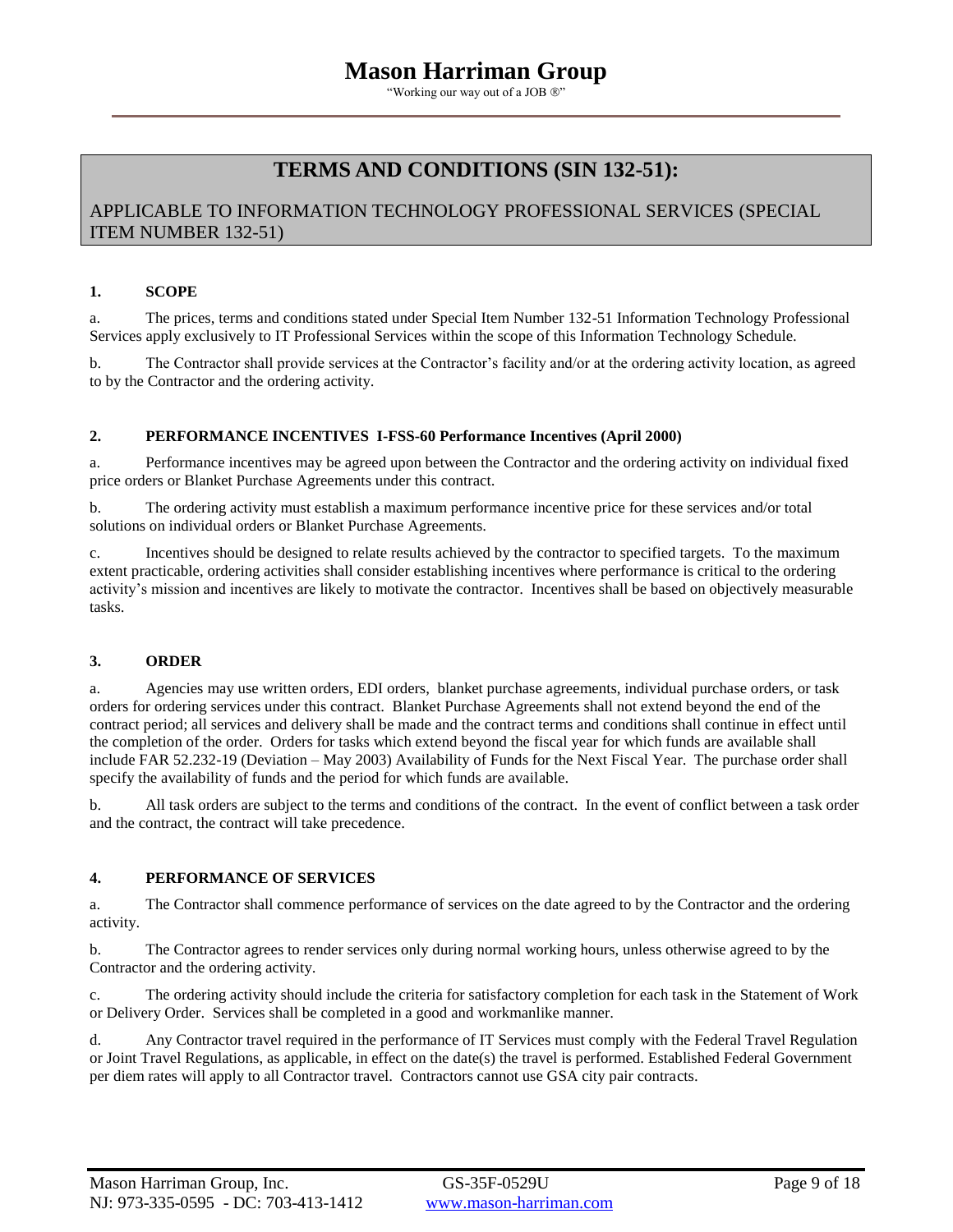"Working our way out of a JOB ®"

## **5. STOP-WORK ORDER (FAR 52.242-15) (AUG 1989)**

(a) The Contracting Officer may, at any time, by written order to the Contractor, require the Contractor to stop all, or any part, of the work called for by this contract for a period of 90 days after the order is delivered to the Contractor, and for any further period to which the parties may agree. The order shall be specifically identified as a stop-work order issued under this clause. Upon receipt of the order, the Contractor shall immediately comply with its terms and take all reasonable steps to minimize the incurrence of costs allocable to the work covered by the order during the period of work stoppage. Within a period of 90 days after a stop-work is delivered to the Contractor, or within any extension of that period to which the parties shall have agreed, the Contracting Officer shall either-

- (1) Cancel the stop-work order; or
- (2) Terminate the work covered by the order as provided in the Default, or the Termination for Convenience of the Government, clause of this contract.

(b) If a stop-work order issued under this clause is canceled or the period of the order or any extension thereof expires, the Contractor shall resume work. The Contracting Officer shall make an equitable adjustment in the delivery schedule or contract price, or both, and the contract shall be modified, in writing, accordingly, if-

- (1) The stop-work order results in an increase in the time required for, or in the Contractor's cost properly allocable to, the performance of any part of this contract; and
- (2) The Contractor asserts its right to the adjustment within 30 days after the end of the period of work stoppage; provided, that, if the Contracting Officer decides the facts justify the action, the Contracting Officer may receive and act upon the claim submitted at any time before final payment under this contract.

(c) If a stop-work order is not canceled and the work covered by the order is terminated for the convenience of the Government, the Contracting Officer shall allow reasonable costs resulting from the stop-work order in arriving at the termination settlement.

(d) If a stop-work order is not canceled and the work covered by the order is terminated for default, the Contracting Officer shall allow, by equitable adjustment or otherwise, reasonable costs resulting from the stop-work order.

## **6. INSPECTION OF SERVICES**

The Inspection of Services–Fixed Price (AUG 1996) (Deviation 1 – May 2003) clause at FAR 52.246-4 applies to firmfixed price orders placed under this contract. The Inspection–Time-and-Materials and Labor-Hour (May 2001) (Deviation 1 – May 2003) clause at FAR 52.246-6 applies to time-and-materials and labor-hour orders placed under this contract.

## **7. RESPONSIBILITIES OF THE CONTRACTOR**

The Contractor shall comply with all laws, ordinances, and regulations (Federal, State, City, or otherwise) covering work of this character. If the end product of a task order is software, then FAR 52.227-14 (Deviation – Dec 2007) Rights in Data – General, may apply.

## **8. RESPONSIBILITIES OF THE ORDERING ACTIVITY**

Subject to security regulations, the ordering activity shall permit Contractor access to all facilities necessary to perform the requisite IT Professional Services.

## **9. INDEPENDENT CONTRACTOR**

All IT Professional Services performed by the Contractor under the terms of this contract shall be as an independent Contractor, and not as an agent or employee of the ordering activity.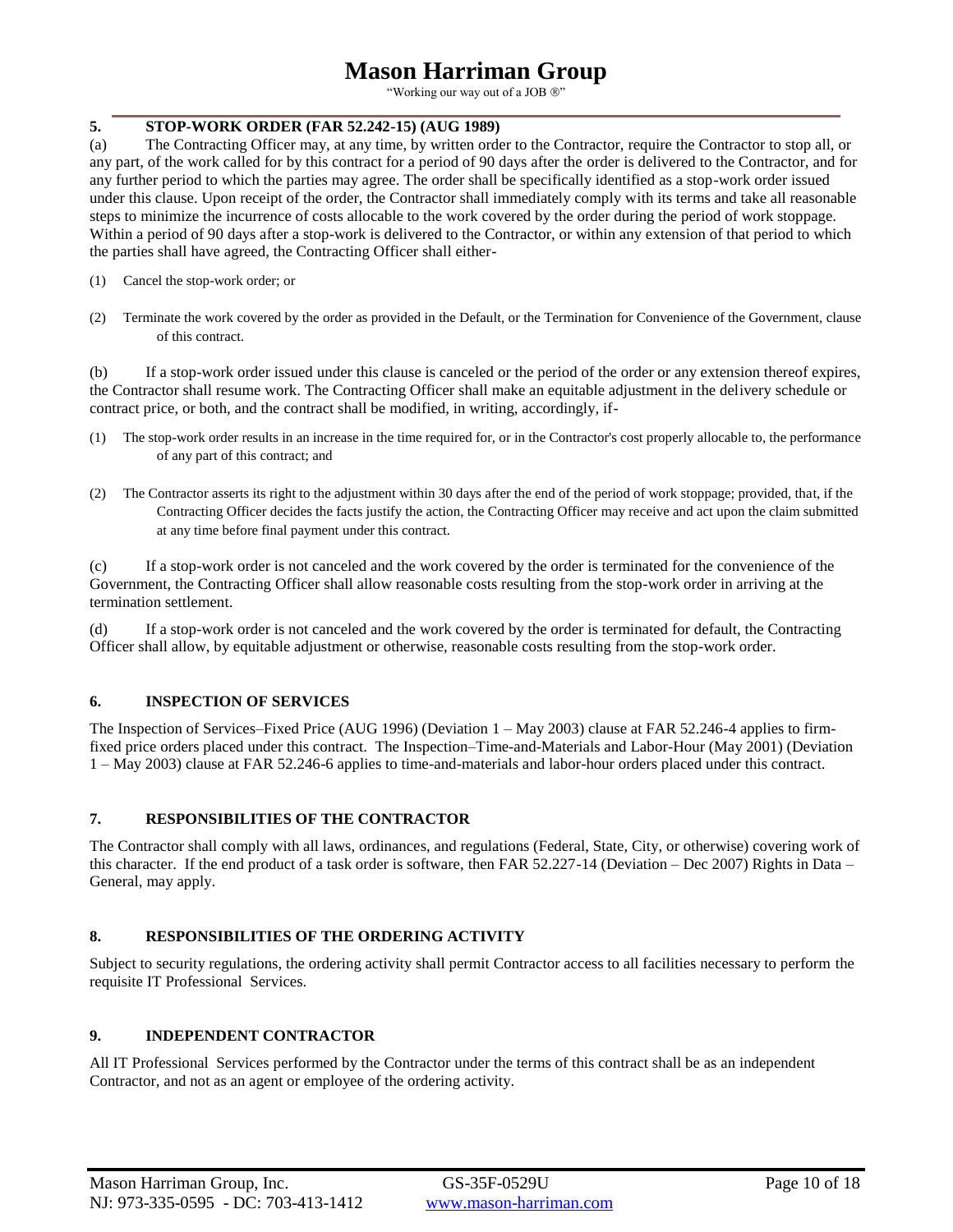"Working our way out of a JOB  $\mathcal{D}$ "

## **10. ORGANIZATIONAL CONFLICTS OF INTEREST**

#### a. Definitions.

"Contractor" means the person, firm, unincorporated association, joint venture, partnership, or corporation that is a party to this contract.

"Contractor and its affiliates" and "Contractor or its affiliates" refers to the Contractor, its chief executives, directors, officers, subsidiaries, affiliates, subcontractors at any tier, and consultants and any joint venture involving the Contractor, any entity into or with which the Contractor subsequently merges or affiliates, or any other successor or assignee of the Contractor.

An "Organizational conflict of interest" exists when the nature of the work to be performed under a proposed ordering activity contract, without some restriction on ordering activities by the Contractor and its affiliates, may either (i) result in an unfair competitive advantage to the Contractor or its affiliates or (ii) impair the Contractor's or its affiliates' objectivity in performing contract work.

b. To avoid an organizational or financial conflict of interest and to avoid prejudicing the best interests of the ordering activity, ordering activities may place restrictions on the Contractors, its affiliates, chief executives, directors, subsidiaries and subcontractors at any tier when placing orders against schedule contracts. Such restrictions shall be consistent with FAR 9.505 and shall be designed to avoid, neutralize, or mitigate organizational conflicts of interest that might otherwise exist in situations related to individual orders placed against the schedule contract. Examples of situations, which may require restrictions, are provided at FAR 9.508.

## **11. INVOICES**

The Contractor, upon completion of the work ordered, shall submit invoices for IT Professional services. Progress payments may be authorized by the ordering activity on individual orders if appropriate. Progress payments shall be based upon completion of defined milestones or interim products. Invoices shall be submitted monthly for recurring services performed during the preceding month.

## **12. PAYMENTS**

 For firm-fixed price orders the ordering activity shall pay the Contractor, upon submission of proper invoices or vouchers, the prices stipulated in this contract for service rendered and accepted. Progress payments shall be made only when authorized by the order. For time-and-materials orders, the Payments under Time-and-Materials and Labor-Hour Contracts at FAR 52.212-4 (OCT 2008) (ALTERNATE I – OCT 2008) (DEVIATION I – FEB 2007) applies to time-and-materials orders placed under this contract. For labor-hour orders, the Payment under Time-and-Materials and Labor-Hour Contracts at FAR 52.212-4 (OCT 2008) (ALTERNATE I – OCT 2008) (DEVIATION I – FEB 2007) applies to labor-hour orders placed under this contract. 52.216-31(Feb 2007) Time-and-Materials/Labor-Hour Proposal Requirements**—**Commercial Item Acquisition. As prescribed in  $16.601(e)(3)$ , insert the following provision:

(a) The Government contemplates award of a Time-and-Materials or Labor-Hour type of contract resulting from this solicitation. (b) The offeror must specify fixed hourly rates in its offer that include wages, overhead, general and administrative expenses, and profit. The offeror must specify whether the fixed hourly rate for each labor category applies to labor performed by—

(1) The offeror;

(2) Subcontractors; and/or

(3) Divisions, subsidiaries, or affiliates of the offeror under a common control.

## **13. RESUMES**

Resumes shall be provided to the GSA Contracting Officer or the user ordering activity upon request.

## **14. INCIDENTAL SUPPORT COSTS**

Incidental support costs are available outside the scope of this contract. The costs will be negotiated separately with the ordering activity in accordance with the guidelines set forth in the FAR.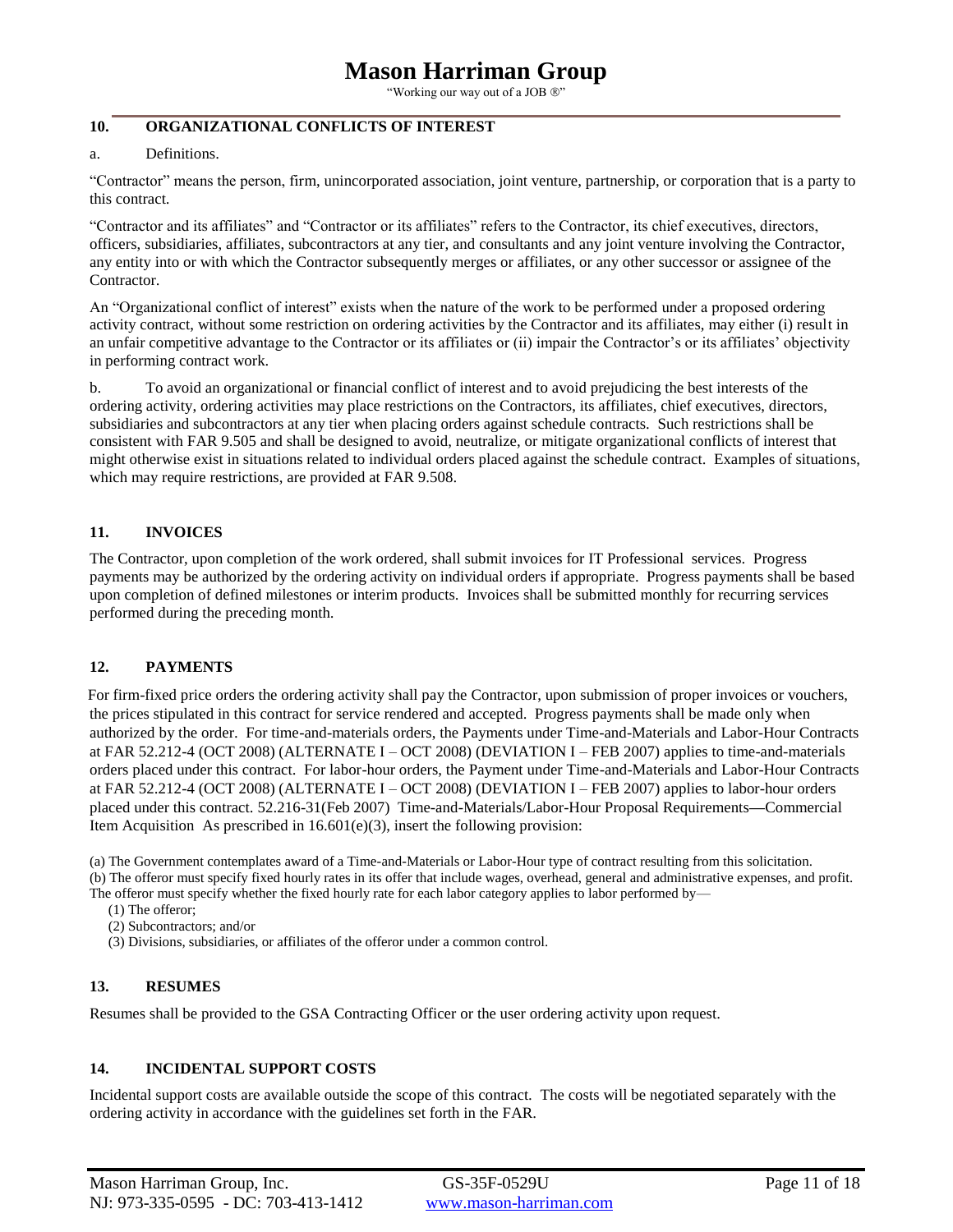"Working our way out of a JOB ®"

## **15. APPROVAL OF SUBCONTRACTS**

The ordering activity may require that the Contractor receive, from the ordering activity's Contracting Officer, written consent before placing any subcontract for furnishing any of the work called for in a task order.

## **16. DESCRIPTION OF IT PROFESSIONAL SERVICES AND PRICING**

a. The Contractor shall provide a description of each type of IT Service offered under Special Item Numbers 132-51 IT Professional Services should be presented in the same manner as the Contractor sells to its commercial and other ordering activity customers. If the Contractor is proposing hourly rates, a description of all corresponding commercial job titles (labor categories) for those individuals who will perform the service should be provided.

b. Pricing for all IT Professional Services shall be in accordance with the Contractor's customary commercial practices; e.g., hourly rates, monthly rates, term rates, and/or fixed prices.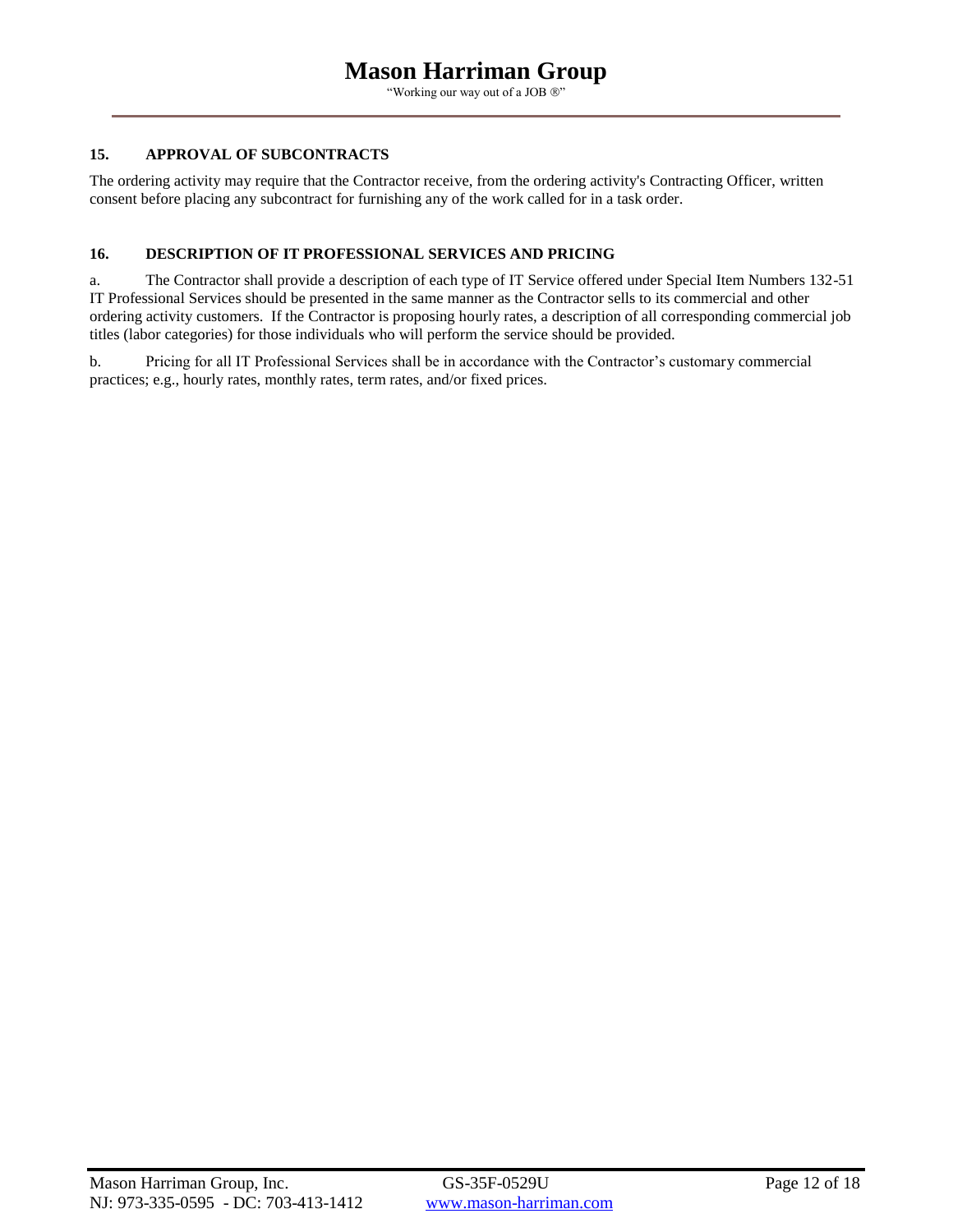"Working our way out of a JOB ®"

## **USA COMMITMENT TO PROMOTE SMALL BUSINESS**

## PARTICIPATION PROCUREMENT PROGRAMS

## PREAMBLE

Mason Harriman Group, Inc. provides commercial products and services to ordering activities. We are committed to promoting participation of small, small disadvantaged and women-owned small businesses in our contracts. We pledge to provide opportunities to the small business community through reselling opportunities, mentor-protégé programs, joint ventures, teaming arrangements, and subcontracting.

## COMMITMENT

- To actively seek and partner with small businesses.
- To identify, qualify, mentor and develop small, small disadvantaged and women-owned small businesses by purchasing from these businesses whenever practical.
- To develop and promote company policy initiatives that demonstrate our support for awarding contracts and subcontracts to small business concerns.
- To undertake significant efforts to determine the potential of small, small disadvantaged and women-owned small business to supply products and services to our company.
- To insure procurement opportunities are designed to permit the maximum possible participation of small, small disadvantaged, and women-owned small businesses.
- To attend business opportunity workshops, minority business enterprise seminars, trade fairs, procurement conferences, etc., to identify and increase small businesses with whom to partner.
- To publicize in our marketing publications our interest in meeting small businesses that may be interested in subcontracting opportunities.

We signify our commitment to work in partnership with small, small disadvantaged and women-owned small businesses to promote and increase their participation in ordering activity contracts. To accelerate potential opportunities please contact

**Point of Contact: Theodore Vagias Phone Number: (973) 335-0595 E-mail address: vagias@mason-harriman.com**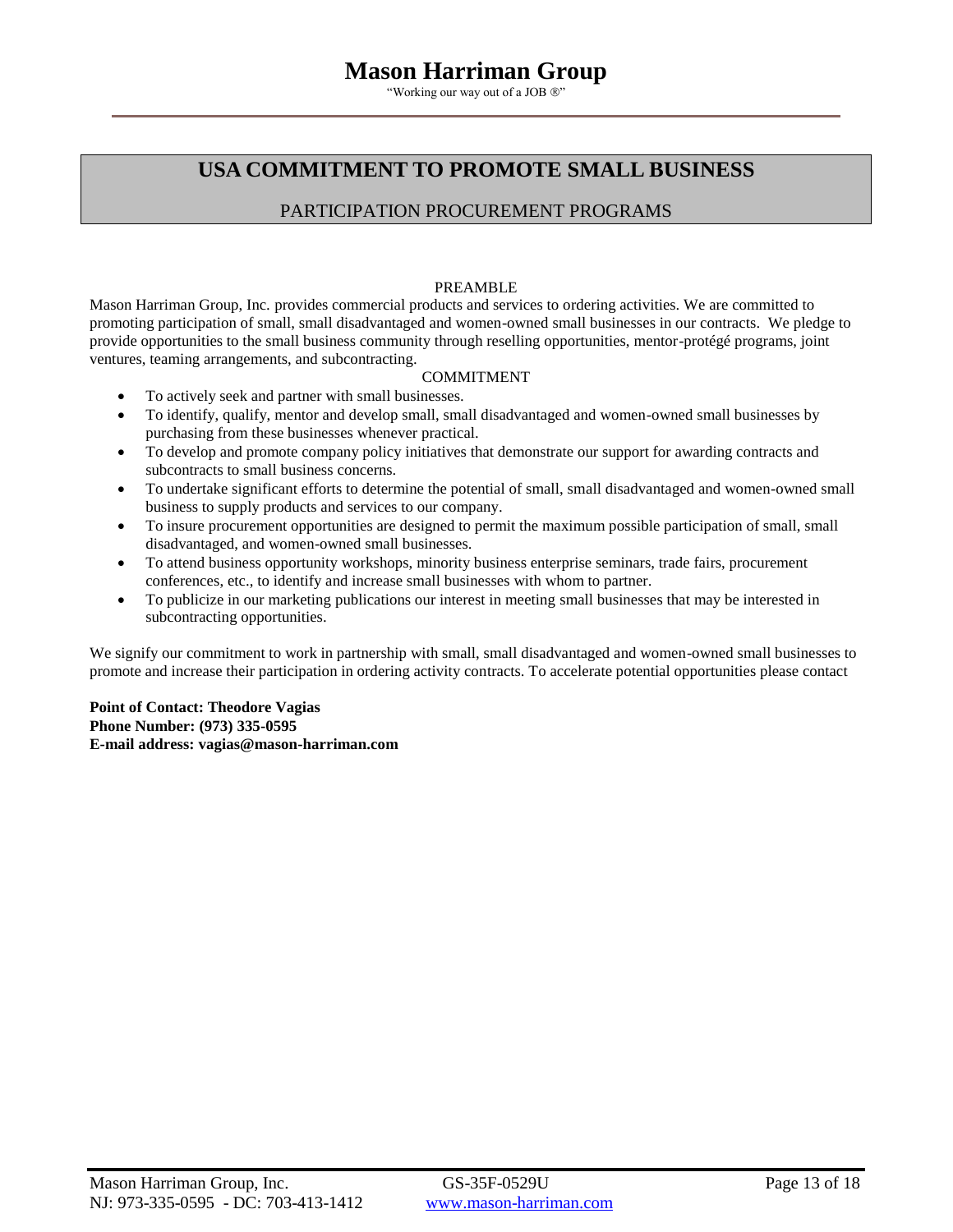"Working our way out of a JOB ®"

## **BLANKET PURCHASE AGREEMENT (BPA)** BEST VALUE - FEDERAL SUPPLY SCHEDULE

(Insert Customer Name)

In the spirit of the Federal Acquisition Streamlining Act (ordering activity) and (Contractor) enter into a cooperative agreement to further reduce the administrative costs of acquiring commercial items from the General Services Administration (GSA) Federal Supply Schedule Contract(s)  $\overline{\phantom{a}}$ 

Federal Supply Schedule contract BPAs eliminate contracting and open market costs such as: search for sources; the development of technical documents, solicitations and the evaluation of offers. Teaming Arrangements are permitted with Federal Supply Schedule Contractors in accordance with Federal Acquisition Regulation (FAR) 9.6.

This BPA will further decrease costs, reduce paperwork, and save time by eliminating the need for repetitive, individual purchases from the schedule contract. The end result is to create a purchasing mechanism for the ordering activity that works better and costs less.

**Signatures** 

Ordering Activity **Date** Contractor Date Contractor Date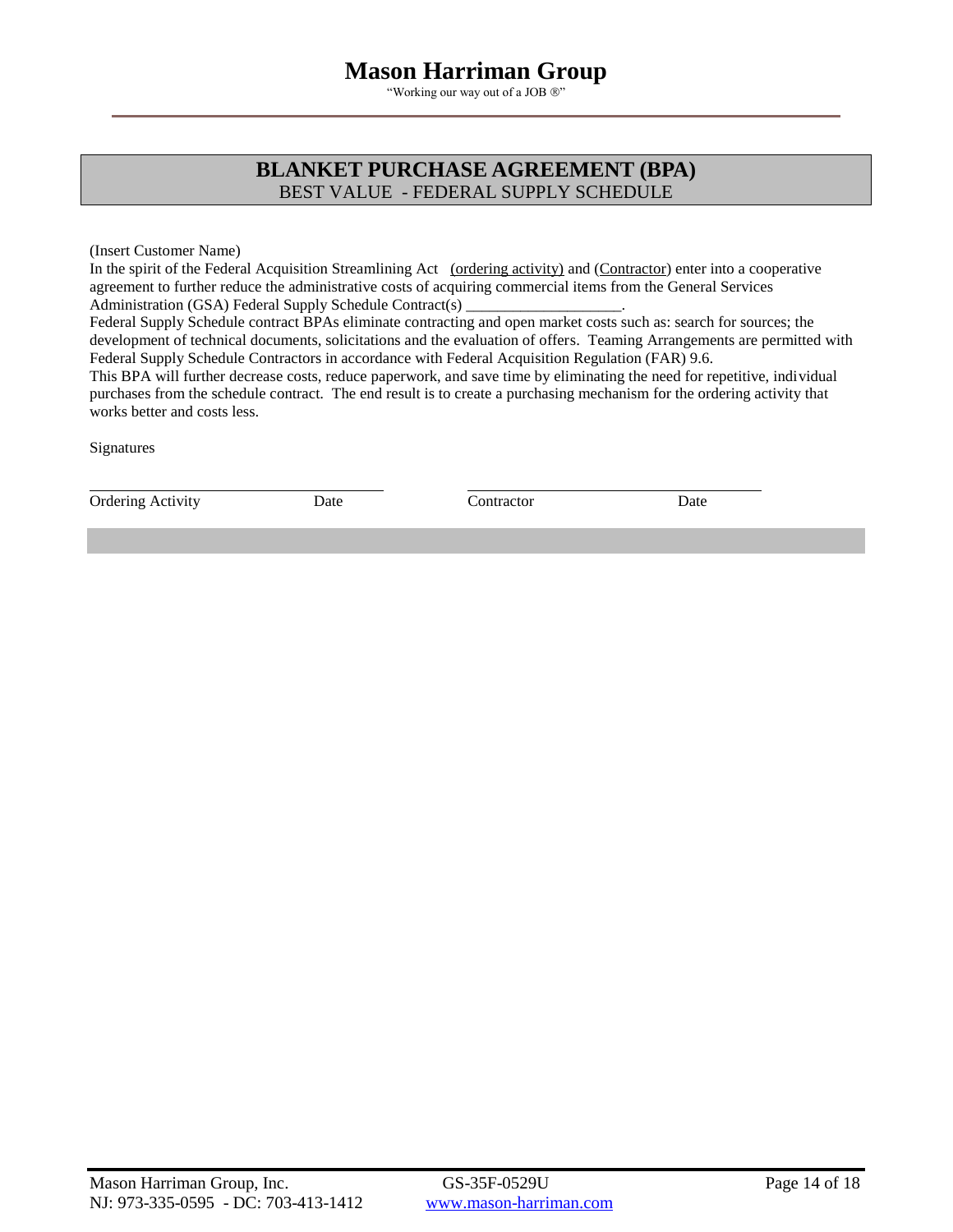"Working our way out of a JOB ®"

## **BPA FORMAT GUIDELINES**

BPA NUMBER\_\_\_\_\_\_\_\_\_\_\_\_\_

## (CUSTOMER NAME) BLANKET PURCHASE AGREEMENT

Pursuant to GSA Federal Supply Schedule Contract Number(s)\_\_\_\_\_\_\_\_\_\_\_\_, Blanket Purchase Agreements, the Contractor agrees to the following terms of a Blanket Purchase Agreement (BPA) EXCLUSIVELY WITH (ordering activity):

(1) The following contract items can be ordered under this BPA. All orders placed against this BPA are subject to the terms and conditions of the contract, except as noted below: MODEL NUMBER/PART NUMBER \*SPECIAL BPA DISCOUNT/PRICE

(2) Delivery:

## DESTINATION DELIVERY SCHEDULES / DATES

- (3) The ordering activity estimates, but does not guarantee, that the volume of purchases through this agreement will be \_\_\_\_\_\_\_\_\_\_\_\_\_\_\_\_\_\_\_\_\_\_\_\_\_\_\_\_\_\_\_\_\_\_\_.
- (4) This BPA does not obligate any funds.
- (5) This BPA expires on \_\_\_\_\_\_\_\_\_\_\_\_\_\_\_\_\_ or at the end of the contract period, whichever is earlier.
- (6) The following office(s) is hereby authorized to place orders under this BPA: OFFICE POINT OF CONTACT
- (7) Orders will be placed against this BPA via Electronic Data Interchange (EDI), FAX, or paper.
- (8) Unless otherwise agreed to, all deliveries under this BPA must be accompanied by delivery tickets or sales slips that must contain the following information as a minimum:
	- (a) Name of Contractor;
	- (b) Contract Number;
	- (c) BPA Number;
	- (d) Model Number or National Stock Number (NSN);
	- (e) Purchase Order Number;
	- (f) Date of Purchase;
	- (g) Quantity, Unit Price, and Extension of Each Item (unit prices and extensions need not be shown when incompatible with the use of automated systems; provided, that the invoice is itemized to show the information); and
	- (h) Date of Shipment.
- (9) The requirements of a proper invoice are specified in the Federal Supply Schedule contract. Invoices will be submitted to the address specified within the purchase order transmission issued against this BPA.
- (10) The terms and conditions included in this BPA apply to all purchases made pursuant to it. In the event of an inconsistency between the provisions of this BPA and the Contractor's invoice, the provisions of this BPA will take precedence.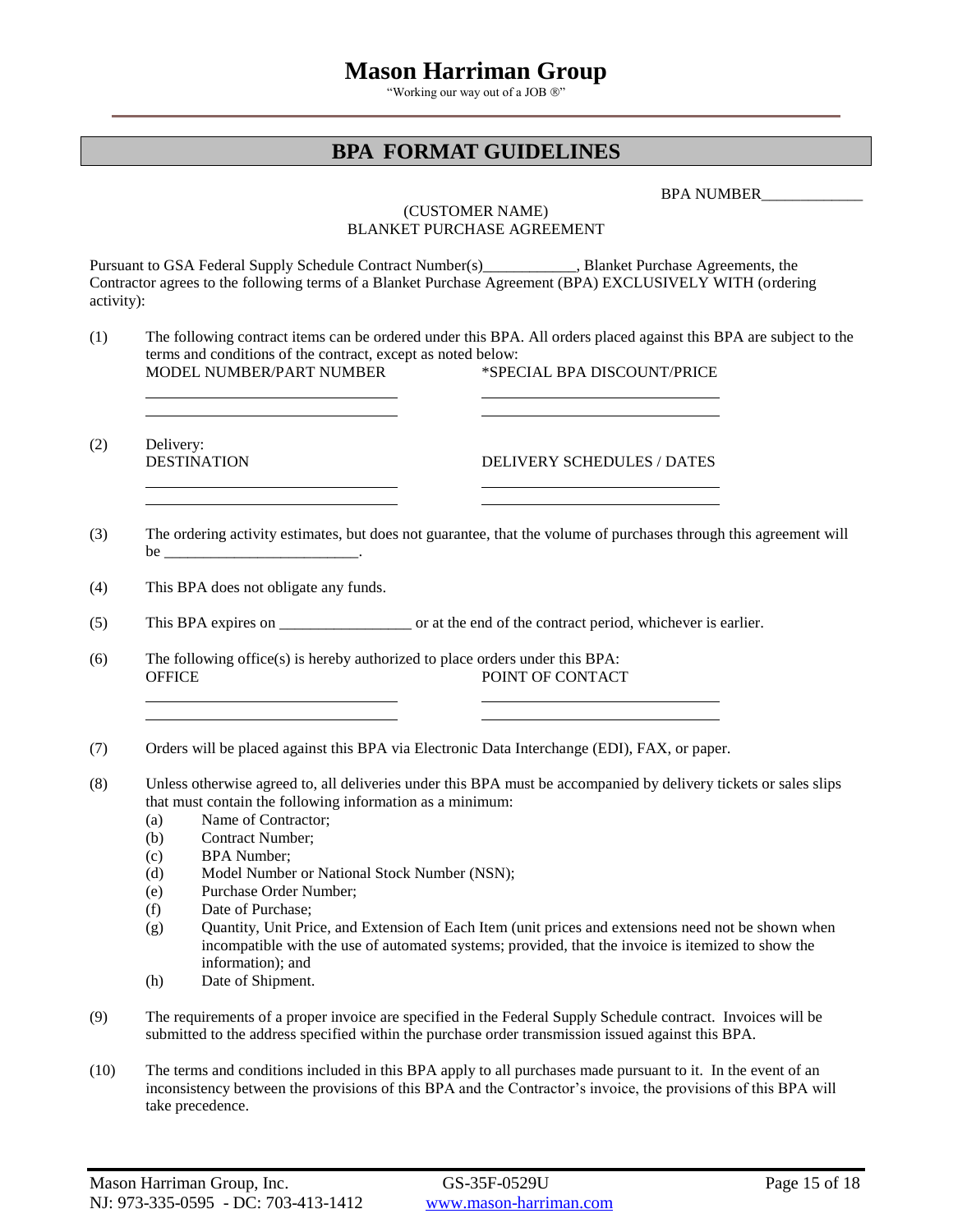"Working our way out of a JOB ®"

# **CONTRACTOR TEAM ARRANGEMENTS**

## "BASIC GUIDELINES FOR USING THEM"

Federal Supply Schedule Contractors may use "Contractor Team Arrangements" (see FAR 9.6) to provide solutions when responding to a ordering activity requirements.

These Team Arrangements can be included under a Blanket Purchase Agreement (BPA). BPAs are permitted under all Federal Supply Schedule contracts.

Orders under a Team Arrangement are subject to terms and conditions or the Federal Supply Schedule Contract.

Participation in a Team Arrangement is limited to Federal Supply Schedule Contractors.

Customers should refer to FAR 9.6 for specific details on Team Arrangements.

Here is a general outline on how it works:

- The customer identifies their requirements.
- Federal Supply Schedule Contractors may individually meet the customers needs, or -
- Federal Supply Schedule Contractors may individually submit a Schedules "Team Solution" to meet the customer's requirement.
- Customers make a best value selection.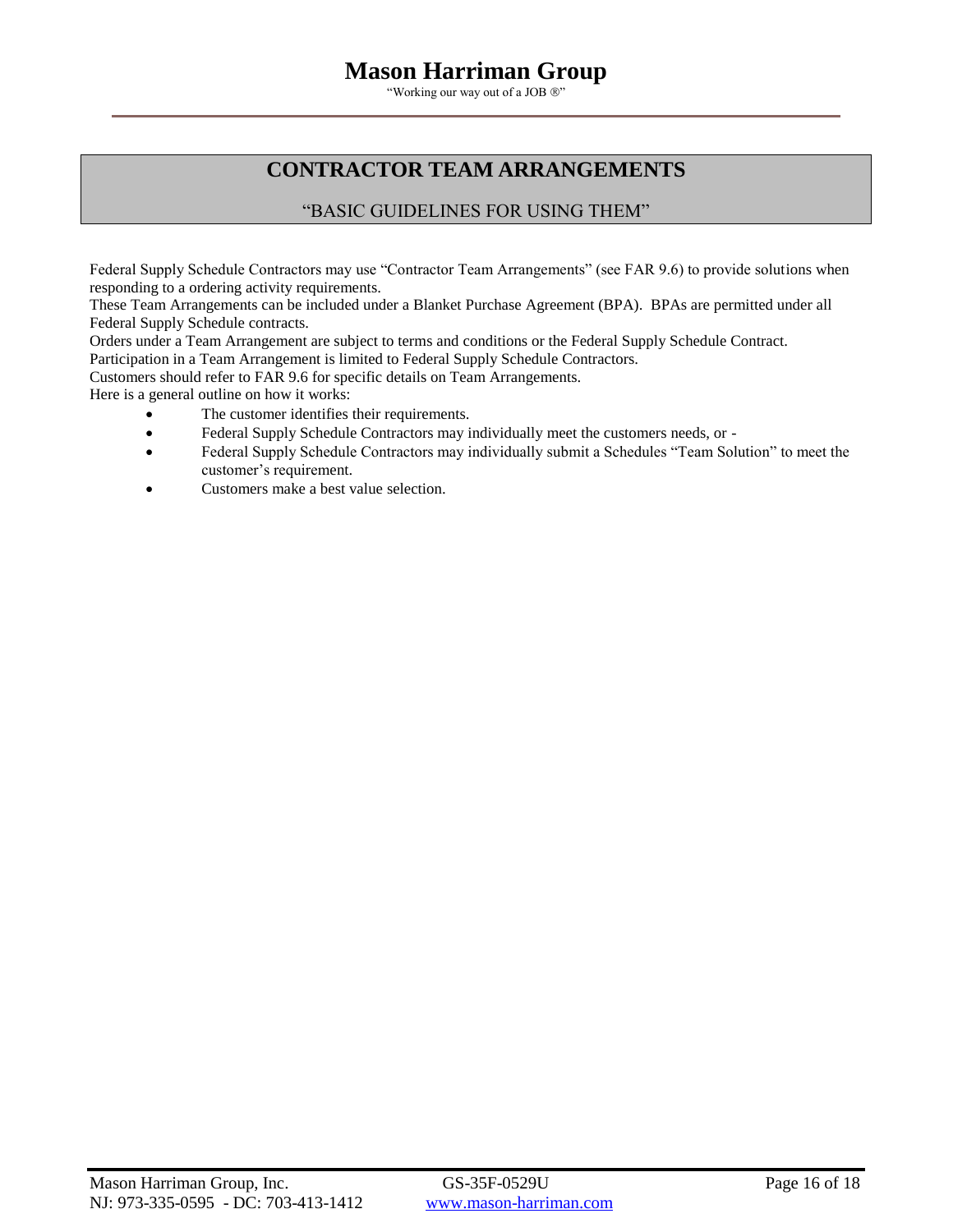"Working our way out of a JOB ®"

| <b>SIN 132-51</b>                                                  | Minimum/                                                                 | <b>Functional Responsibility</b>                                                                                                                                                                                                                                                                                                                                                                                                                                                                                                                                                                                                                                                                                                                                                                                                                                                                                                                                                                                                                                                | <b>GSA Price</b> |
|--------------------------------------------------------------------|--------------------------------------------------------------------------|---------------------------------------------------------------------------------------------------------------------------------------------------------------------------------------------------------------------------------------------------------------------------------------------------------------------------------------------------------------------------------------------------------------------------------------------------------------------------------------------------------------------------------------------------------------------------------------------------------------------------------------------------------------------------------------------------------------------------------------------------------------------------------------------------------------------------------------------------------------------------------------------------------------------------------------------------------------------------------------------------------------------------------------------------------------------------------|------------------|
| Labor<br>Category                                                  | <b>General</b><br><b>Experience</b><br>and Years of<br><b>Experience</b> |                                                                                                                                                                                                                                                                                                                                                                                                                                                                                                                                                                                                                                                                                                                                                                                                                                                                                                                                                                                                                                                                                 |                  |
| Subject<br><b>Matter Expert</b>                                    | Master's Degree<br>and 25 years<br>experience                            | Former C-level executive, who develops requirements from a project's inception to its<br>conclusion for a particular subject matter area ( <i>i.e.</i> , simple to complex systems, business,<br>financial and operations requirements). Assists other project members with analysis and<br>evaluation and with the preparation of recommendations for system improvements, optimization,<br>development, and/or maintenance efforts in the following specialties: Provides knowledge and<br>analysis of highly specialized environments, high-level functional systems analysis, design,<br>integration, documentation and implementation advice on exceptionally complex problems that<br>require graduate level knowledge of the subject matter for effective implementation. Applies<br>principles, methods and knowledge of the functional area of capability to specific task order<br>requirements, advanced principles and methods to exceptionally difficult and narrowly defined<br>problems to arrive at solutions.                                                  | \$261.15         |
| Program<br>Manager                                                 | Master's Degree<br>and 10 years<br>experience                            | Serves as the project manager for large, complex task order (or a group of task orders) and<br>works with the Government Contracting Officer (KO), the task order-level TMs, Government<br>management personnel and customer agency representatives. Responsible for the overall<br>management of the specific task order(s) and insuring that the technical solutions and<br>schedules in the task order are implemented in a timely manner. Performs enterprise wide<br>horizontal integration planning and interfaces to other functional systems.                                                                                                                                                                                                                                                                                                                                                                                                                                                                                                                           | \$152.34         |
| Project<br>Manager                                                 | Master's Degree<br>and 7 years<br>experience                             | Directs all management and administrative activities, such as budgeting, manpower and<br>resource planning, and financial reporting.<br>Performs complex evaluations of existing<br>procedures, processes, techniques, models, and/or systems related to management problems<br>or contractual issues which would require a report and recommend solutions. Develops work<br>breakdown structures, prepares charts, tables, graphs and diagrams to assist in analyzing<br>problems. Provides daily supervision and direction to staff.                                                                                                                                                                                                                                                                                                                                                                                                                                                                                                                                          | \$130.50         |
| <b>Business</b><br>Process<br>Reengineer<br>Consultant<br>(Senior) | Master's Degree<br>and 15 years<br>experience                            | Applies process improvement and reengineering methodologies and principles to conduct<br>process modernization projects. Provides group facilitation, interviewing, training, and provides<br>additional forms of knowledge transfer. Key coordinator between multiple project teams to<br>ensure enterprise-wide integration of reengineering efforts. Should apply as appropriate,<br>activity data modeling, transaction flow analysis, and internal control and risk analysis, modern<br>business methods and applies performance measurement techniques. Assist in establishing<br>standards for information systems procedures.<br>Develops and applies organization-wide<br>information models for use in designing and building integrated, shared software and database<br>Constructs sound, logical business improvement opportunities<br>management systems.<br>consistent with corporate Information Management guiding principles, cost savings, and system<br>architecture objectives. Senior level supervisors provide daily supervision and direction to staff. | \$182.18         |
| <b>Business</b><br>Process<br>Reengineer<br>Consultant             | Master's Degree<br>and 10 years<br>experience                            | Applies process improvement and re-engineering methodologies and principles to conduct<br>process modernization projects. Responsible for effective transitioning of existing project teams<br>and the facilitation of project teams in the accomplishment of project activities and objectives.<br>Additional duties may include activity and data modeling, developing modern business methods,<br>identifying best practices, and creating and assessing performance measurements. Provides<br>group facilitation, interviewing, training, and provides additional forms of knowledge transfer.<br>Key coordinator between multiple project teams to ensure enterprise-wide integration of<br>reengineering efforts.                                                                                                                                                                                                                                                                                                                                                         | \$155.52         |
| <b>Business</b><br>Process<br>Reengineer<br>Consultant<br>(Junior) | Bachelor's<br>Degree and 5<br>years experience                           | <b>Assists</b><br>with<br>applying<br>business<br>process<br>practices<br>improvement<br>re-engineer<br>to<br>methodologies/principles and business process modernization projects.<br>Should apply as<br>appropriate: activity data modeling, transaction flow analysis, and internal control and risk<br>analysis, modern business methods and performance measurement techniques. Assists in<br>establishing standards for information systems procedures. Develops and applies organization-<br>wide information models for use in designing and building integrated systems. Helps identify<br>best practices and creating and assessing performance measurements.                                                                                                                                                                                                                                                                                                                                                                                                         | \$133.30         |